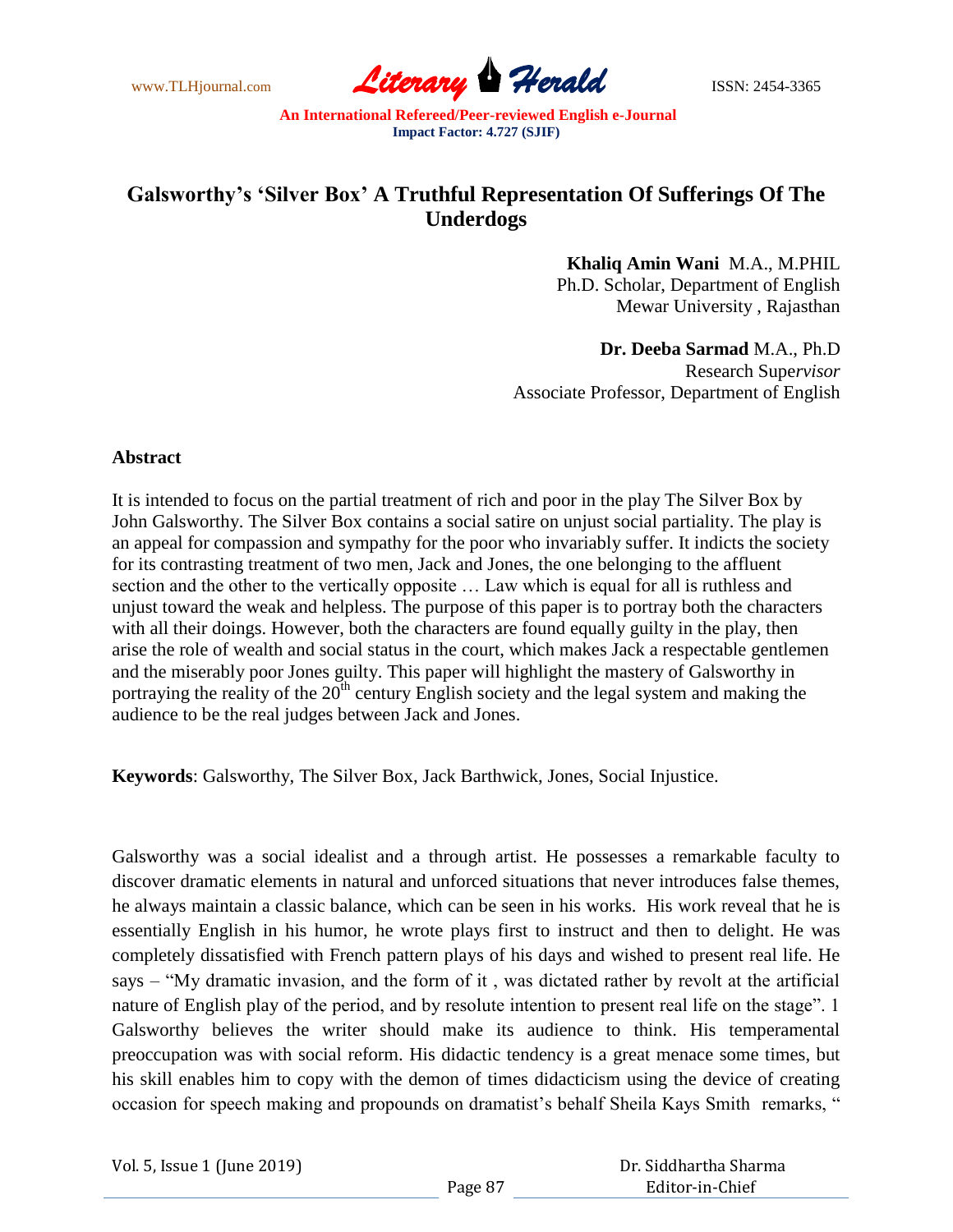

Undoubtedly his most striking quality as a dramatist is his sense of formal and craft, but he is far removed from that school of playwright, of which Pinero and H.A. Jones are leaders, whose technique amounts to little more that a working knowledge of the stage".2

When we study the themes of his plays, we notice that he chooses the graver aspects of contemporary life and he lays strong emphasis on incidents as the outcome of forces stronger than the individuals. Ibsen too adopted the same method, but he concentered on the individual only while Galsworthy gave more emphasis on the forces of nature as Skemp remarks, "For Galsworthy the individual problem leads always to the fundamental problem of general relations between individuals within the social organism".3 His plays are well made plays. The plays of Galsworthy are full of thought and substance. He uses where necessary the usual tricks of the melodrama, but he displays a through artistic restraint. Galsworthy wrote his first play "The silver Box" in 1906, in naturalistic manner. The play had been praised by all class of audience. In his very first play he showed his craftsmanship. This play is one of the first example of naturalistic school of England. Vernon Frank says, "A single play "The Silver Box" by till then where caused astonishment, even in the amidst of astonishing court theatre session"4

"The silver Box" is Galsworthy"s first play. It arrays class against class in a manner prophetic of its author"s subsequent work. It opens with a night scene in which we see young Jack Barthwick returning home completely drunk. He enters the room with a purse in his hand, which he has stolen for a joke from the girl with whom he has been spending the evening. He is accompanied by rather a less drunk workingman, who met him outside the house and helped him to find the keyhole for his key. Barthwick falls asleep and Jones, the workingman, seizes the opportunity to steal the street girl"s purse and silver cigarette-box from the table. The play then goes on to show how different are the consequences for an upper-class and a lower-class criminal. Jack Barthwick is visited by a girl, who demands her purse back, but she is satisfied when his father, a rich M.P., instead gives her a generous sum of money. Jones is sentenced to a month"s hard labor, no one thinks about him at all. In this play a case is portrayed of Jack and Jones. Jack is a pleasure seeking man and the son of a rich M.P. Law favors the rich and crushes the poor.

Jones meets Jack at night and helps him to open the door of his house, where upon Jack offer him wine as he has no money to pay and in fit of sudden impulse Jones, an unemployed person, decide to score off Jack. Mr. Barthwick, the liberal M.P., cross questions Mrs. Jones and finds out the previous history of him. It reveals that Mr. Jones had a child before marriage. He decides on this account to discontinue the poor Mrs. Jones, who is honest. The police arrests Jones on charge of theft, Jones had a small quarrel with police and on the charge he is still more sternly dealt with by the law. Jack and Jones have committed the same crime, but jones is punished because he is poor.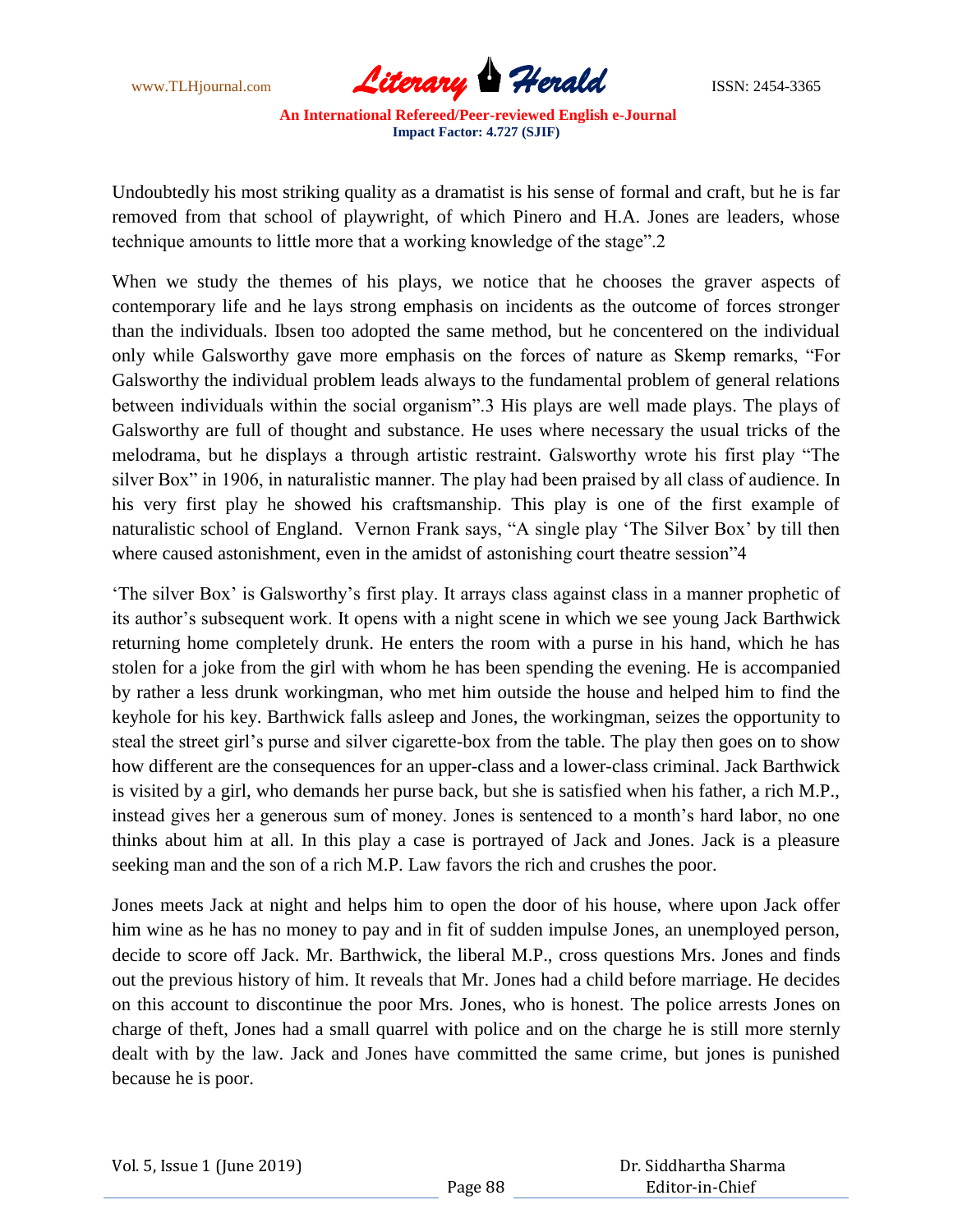

Jack being the son of rich M.P. goes free. Jones says, "Call this justice? what about him? E got drunk E took the purse 'e too the purse but it's the money that got him off justice".5 Jack and Jones committed the same crime, but treated differently. Through this play Galsworthy want to present the idea of the society which have different rules for the two sections of society. The play is realistic and so there is no melodramatic painting nor do we find a trace of conscious wickedness. Barthwick is not a villain, the judge is not a wicked person yet the actions of Jack and Jones receive different treatment.

The silver Box that jones took away from Jack was not of spite. Jones is a honest man , who wants to work he says, " A man wants to sweat his soul and to keep breath in him and ain"t allowed that"s justice that"s freedom and all the rest of it".6 Jones feels very odd, when he is not working, when he is out of employment. He drinks heavily, but another kind of work that sets him to drink. According to Galsworthy : " The key note of Barthwick is want of courage. He thinks himself full of principles and invariably compromises in the face of the facts. The key note of Mrs. Barthwick is want of imagination". 7

"The silver Box" contains a social satire on unjust social prejudice. In "Silver Box", which is architectonic in style and realistic, having no freaks or chance to any exterior element. We find a sympathy for the underdog in his plays. Jones loves his children, he is unemployed and feels, " If I'd had known as much as I'd now, I'd never had one o' them . what's the use o' bringin' e 'r into a state o" things like this? It is a crime, that"s what is in, but you find it out too late, that what's the matter with this I're world". 8 The unemployed Jones wonders in search of employment and he says, "a lady D" you want to earn a few pence, my man? And gives me her dog to 'old outside a shop fat as a butter's was tons 'o' meat had gone to the making of him". 9 This shows the sympathy of playwright towards Jones. The play deals with the contemporary life, ordinary people and suggest how there is one law for the poor and one for the rich. The play has a tragic tone but it is not tragic.

It is according to the naturalistic style of drama, which faithfully presents the reality. It has no soliloquies the whole drama takes place before, as if we are on the stage. In the play, we notice that both are almost but not quite parallel. Jack Steals a woman"s sky blue velvet silk purse, the latter steals a silver cigarette box are parallel, although the theft was wrong in both cases, Jones' side is weakened and jack"s side is strengthened. This is because Jack enjoyed favorable circumstances of economic and social status, whereas unemployed Jones was leading a life of poverty. Thus, Jones is condemned to one month"s hard labor for the noblest thing he ever did the second point, which engages our attention is that the power of wealth divers the course of justice. As due to wealth, the magistrate himself, influenced by weather and power.